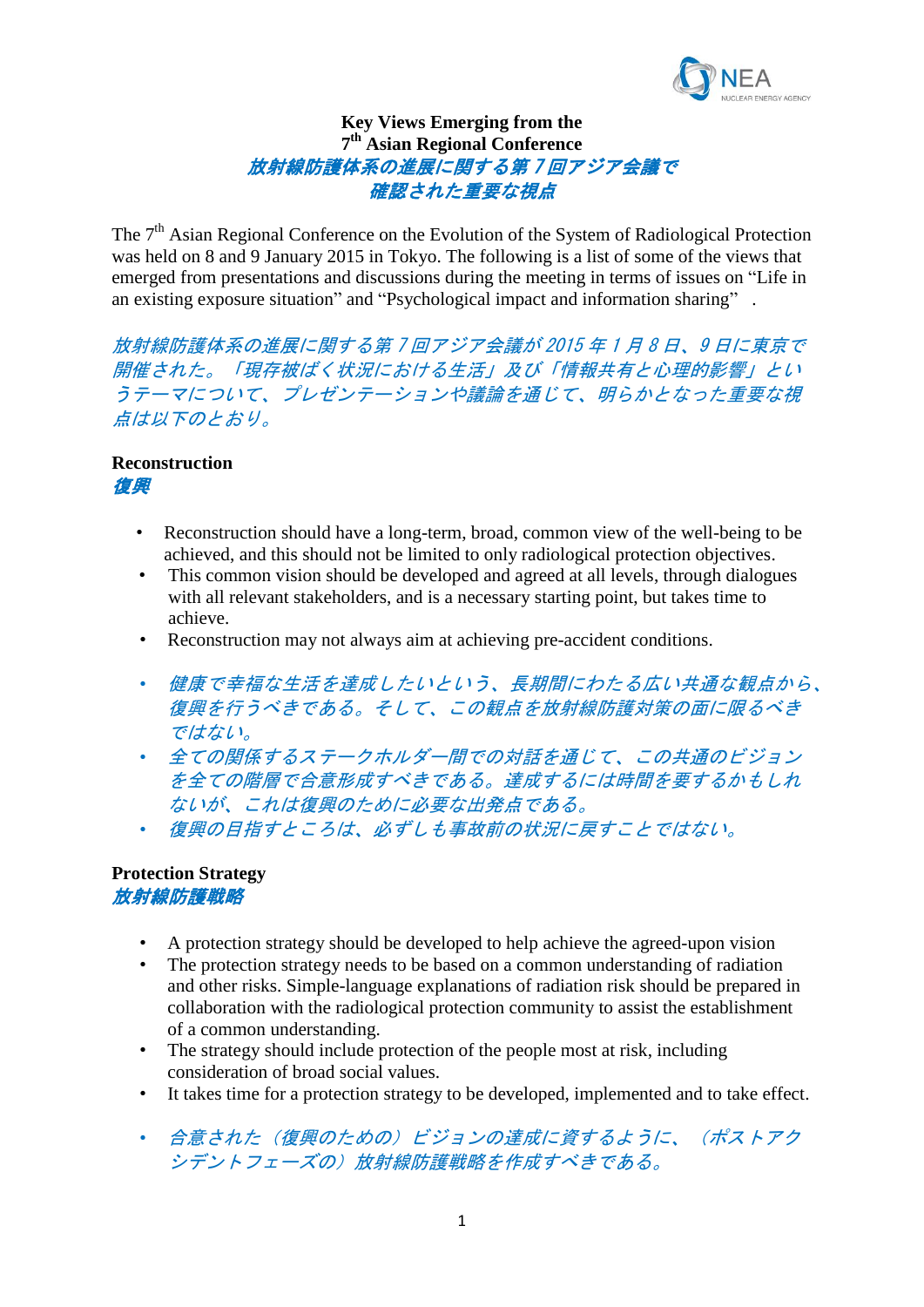

- 放射線のリスクと放射線以外のリスクについての共通の理解に基づき、放射 線防護戦略を立てる必要がある。共通の理解を構築することを支援するため には、放射線防護の専門家と協力し、放射線によるリスクについて簡潔な言 葉で書かれた説明を用意すべきである。
- 幅広い社会的な価値を考慮しつつ、放射線防護戦略には、放射線によるリス クを最も受ける人々のための放射線防護対策を含めるべきである。
- 放射線防護戦略の策定、実施、そして効果が現れるまでには、時間を要する ものである。

### **Prevailing Circumstances** 人々が置かれている状況

- Radiological protection decisions at any level are driven by prevailing circumstances.
- Focus on prevailing circumstances will promote understanding of the actual exposure situation of affected people, and will help to better understand the radiological protection system's different approaches to, and "apparent gap in", Planned Exposure Situations and Existing / Emergency Exposure Situations (e.g. 1 mSv limit versus 20 mSv reference level).
- Prevailing circumstances will be different from place to place, and will evolve with time. It is important to communicate clearly why the approaches to addressing prevailing circumstances may be different in places that are geographically close to each other.
- Adaptation of planned measures to address prevailing circumstances requires a framework for collecting, analyzing and evaluating information on the situation, and on the effects of implemented measures, in order that further efforts evolve appropriately.
- いかなるレベルにあっても、(放射線の影響を受けた地域における)人々が 置かれている状況に応じて、放射線防護対策に関する決定を行うべきである。
- 人々が置かれている状況を注視することにより、影響を受けている住民の実 際の被ばく状況の理解が深まるだろう。また、計画被ばく状況、現存被ばく 状況及び緊急被ばく状況において放射線防護体系の観点から異なる対応をと ることや、これらの状況に関する見かけ上のギャップ(例えば、1 ミリシー ベルトの線量限度と 20 ミリシーベルトの参考レベル)を良く理解できるよう になるだろう。
- 人々が置かれている状況は、地域によって異なり、時間とともに変化する。 地理的に近い場所でも、人々が置かれている状況を改善するための対応がな ぜ、異なるのかを明瞭に伝えることが重要である。
- 人々が置かれている状況を改善するために計画した対策を取り入れるにあた っては、更なる取り組みが適切に行われるよう、地域の実情や対策の効果に 関する情報を収集、分析、評価するための枠組みを必要とする。

**Practical Aspects** 実行的な側面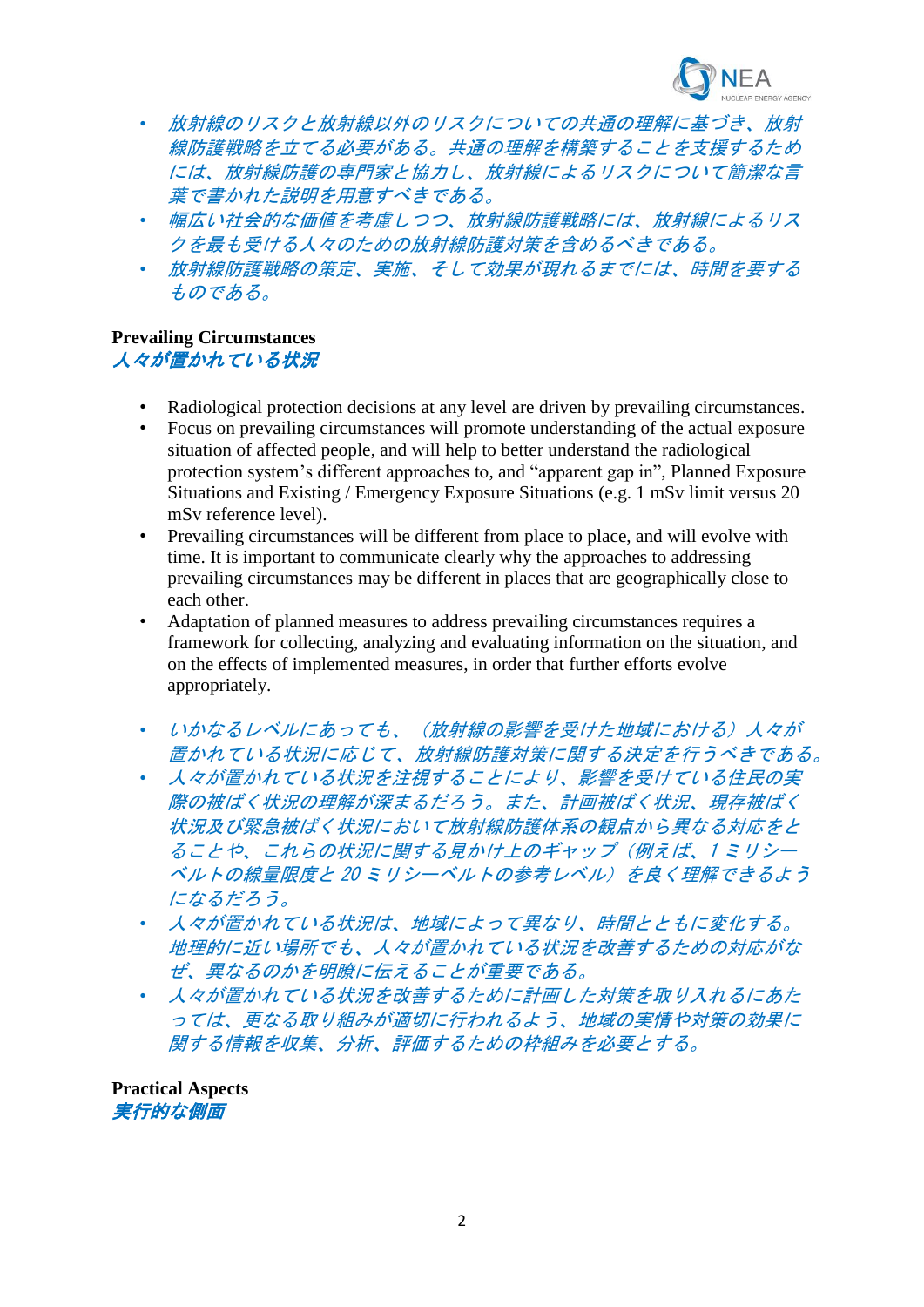

- Local stakeholders can make their own protection choices, supported by other stakeholders, including central / local government organizations, experts and citizen groups, within an overall framework.
- Local stakeholders can make their own measurements, but need appropriate (relevant and timely) expert advice to understand and interpret results.
- Individual doses need individual explanations.
- Individuals, communities (and other stakeholders) may wish to test creative solutions in response to prevailing circumstances and needs. Where creative solutions are applied, special efforts will be needed to ensure that these will receive appropriate support and evaluation.
- Protection choices developed through a collaborative process, while taking longer to develop, are more likely to be sustainable and accepted by local communities.
- Rebuilding trust is an outcome of long-term responsive engagement, not the target of specific short-term initiatives.
- (放射線防護における)包括的な枠組みの中で、中央/地方政府(組織)や専 門家、市民団体など他のステークホルダーの協力を得て、地域のステークホ ルダーは自分たちの放射線防護対策を選択することができる。
- 地域のステークホルダーは、自分たちで線量を測定することができるが、結 果を理解し判断するために、時と場合にふさわしい専門家の助言が必要であ る。
- 個人線量の測定にあたっては、その個人への説明が必要である。
- 人々が置かれている状況やニーズに応じて、個々人や地域のコミュニティあ るいはその他のステークホルダーが独創的な(放射線防護策における)解決 策を試みたいと望むのも無理はない。独創的な解決策を試みる際には、その 解決策が適切な支援と評価を確実に受けるため、特別な努力を必要とするだ ろう。
- 時間はかかるかもしれないが、協力して作り上げられる放射線防護対策は、 より持続的であり、地域のコミュニティにとって、受け入れられやすいもの である。
- 信頼回復は、長期間にわたる関わりの結果として得られるものであり、短期 間の取り組みで達成できるものではない。

## **Protection Choices** 放射線防護対策の選択

- Protection choices are judgments made by individuals and communities based on the available information, and must be respected and supported. To inform protection choices, it is necessary to develop shared vision for the future, including agreed targets for the radiological situation.
- Individuals aim to return to "normal life" post-accident, in whatever "new normality" they find themselves. Because of that, implementation of radiological protection measures which affect the normal life of residents, such as evacuation, should be considered carefully.
- 放射線防護対策のどれを選択するかについては、入手可能な情報をもとに、 個々人やコミュニティが判断するものであり、その選択を尊重し、支持しな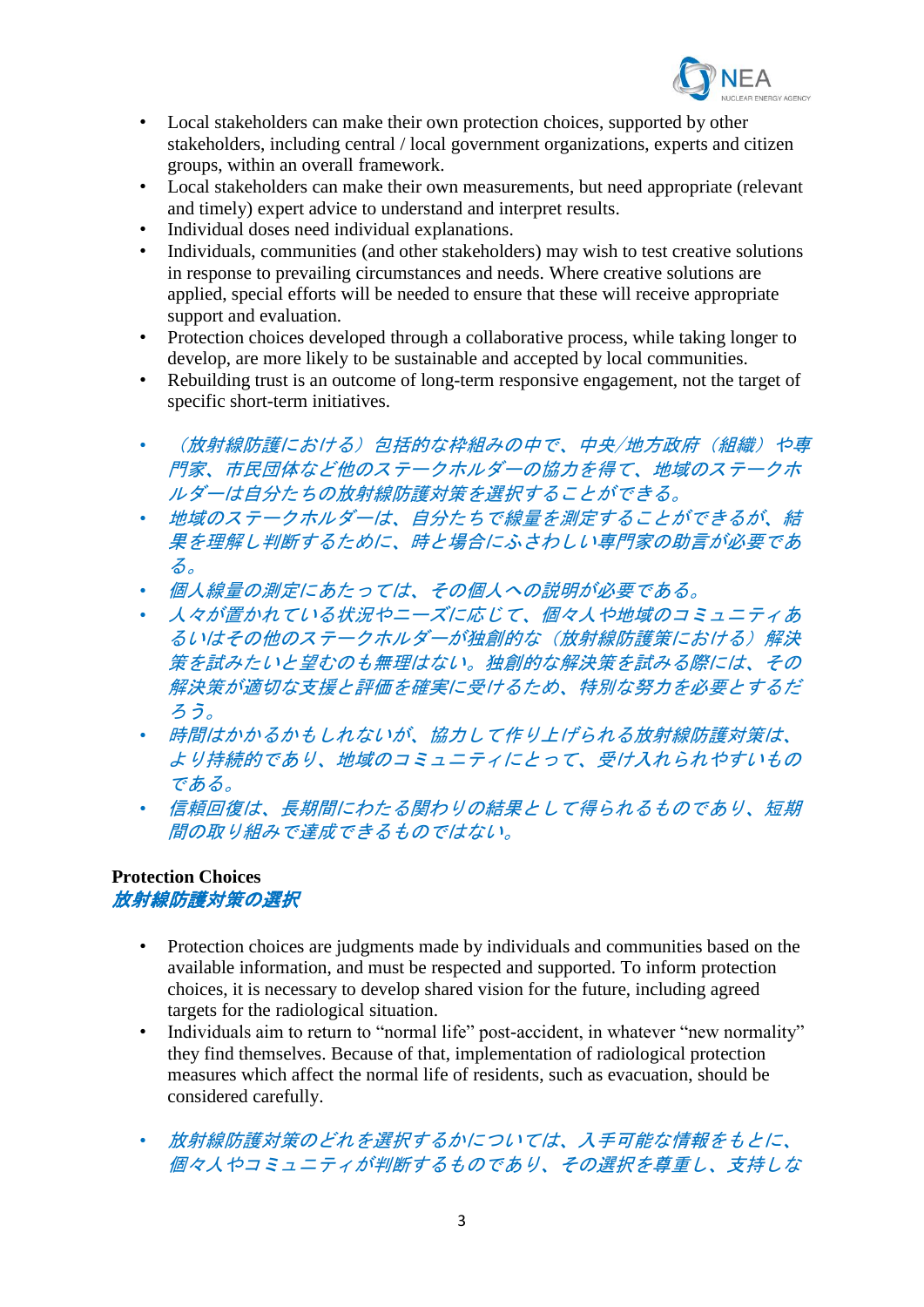

ければならない。その対策の選択肢を伝えるにあたっては、放射線の状況に 関して到達目標を合意することを含め、将来のビジョンを作り上げて共有し ていくことが必要である。

• 個々人が見つける"新たな日常"が何であれ、個々人は事故後において"正 常な生活"に戻ることを目指す。それ故、避難など、日常生活に影響を与え る放射線防護対策の実施にあたっては、慎重に考慮すべきである。

#### **Evolving Circumstances** 人々が置かれている状況の進展

- As circumstances evolve, the reconstruction vision, the protection strategy and measures adapted to the new circumstances will need to be reviewed and updated as necessary.
- To support this process, an information collection and analysis approach is needed to appropriately provide feedback, including evaluation of measures taken.
- To ensure effective use of resources in implementing the reconstruction vision, the protection strategy and measures adapted to the new circumstances, require on-going co-ordination between not only the various implementing agencies involved but also these agencies and local stakeholders involved.
- A positive, flexible attitude by all involved will help to successfully address the evolving prevailing circumstances.
- Ongoing stakeholder dialogues have an important role to play in ensuring agreement over the evolving reconstruction vision and protection strategy, and any changes to plans and measures. It may be useful to develop an appropriate stakeholder engagement process model to facilitate these dialogues. The model should include regular communication even when the circumstances are changing slowly in order to provide reassurance for stakeholders that the situation is being kept under review.
- (ポストアクシデントフェーズにおける) 人々が置かれている状況の進展に応 じて、復興のビジョンや放射線防護戦略、新たな状況に即した対策を適切に 評価し、改良する必要があるだろう。
- このプロセスには、選択された対策の評価を行うなど、適切なフィードバッ クを提供するために、情報の収集や分析を行うことが必要である。
- 復興のビジョンや放射線防護戦略、新たな状況に即した対策の実施に際して 資源を効果的に活用するためには、実施に関与している様々な機関・組織だ けでなく、これらの機関・組織と地域のステークホルダーとの間において、 継続して協働していくことが必要である。
- 全ての関係者が前向きで、かつ、柔軟な姿勢を持つことにより、人々が置か れている状況を進展させる事ができるだろう。
- 復興のビジョンや放射線防護戦略の進展に対して、また、なんらかの計画や 対策の変更があった場合において、ステークホルダー間の対話を継続してい くことは、合意を確かなものとする上で重要な役割を持つ。こうした対話を 促進するため、ステークホルダーが関与できるような適切なプロセスモデル を作り上げることが有用であろう。状況の変化がゆるやかであったとしても、 状況を常に評価し続けていることをステークホルダーが納得できるよう、そ のモデルには定期的に意思疎通を図ることを含めておくべきである。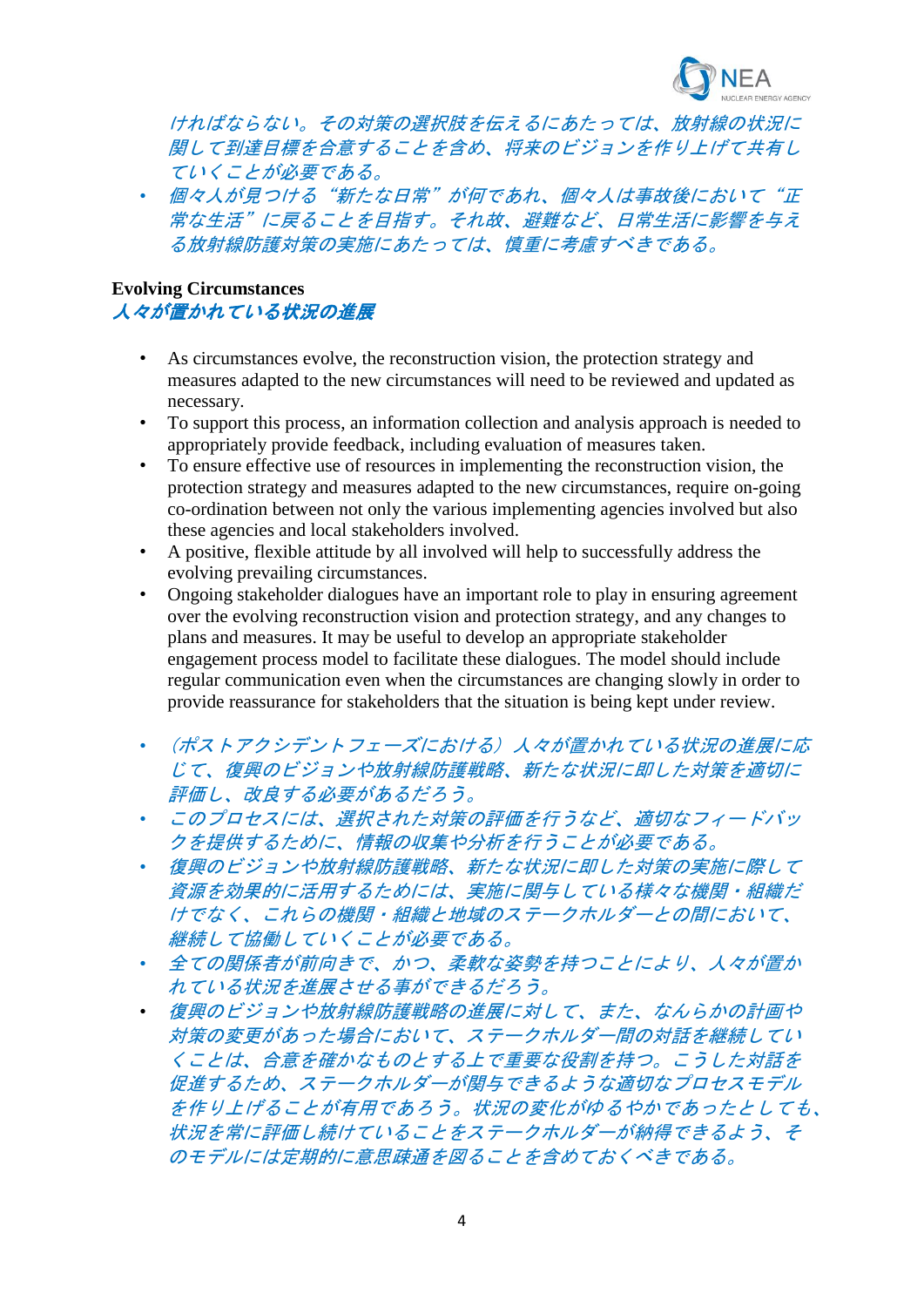

#### **Discussions toward the evolution of the system of radiological protection** 放射線防護体系の進展に向けた議論

It was broadly agreed that historically, social and economic factors are already incorporated into many of numerical values that are used in the radiological protection system (Ref: Figure 1).

However, presentations and discussions during the meeting indicated that the studies of stakeholder involvement that the CRPPH has been conducting since the early 1990's suggest that radiological protection science is generally a small part of what are commonly understood as "radiological protection decisions", particularly post-accident protection decisions. As such, the CRPPH recommends that, rather than radiological protection experts trying to include "societal aspects" in radiological protection decisions, "decision maker, affected individuals, etc." should consider radiological circumstances when making protection decisions that will be broadly based on societal aspects. In this way, radiological protection will be able to better serve society's needs (Ref: Figure 2).

# 歴史的に見て、放射線防護対策に用いられている多くの数値には、社会的、経済的 な要因がすでに組み込まれていることを概ね合意してきた。(Fig.1 参照)

しかしながら、本会議でのプレゼンテーションや議論は、(OECD/NEA の)CRPPH (放射線防護及び公衆衛生委員会)が 1990 年代の初期以降行ってきたステークホル ダーの関与に関する研究が以下の事を示唆することを指し示した。

- ・"放射線防護に関する決定"、特にポストアクシデントフェーズにおける放射線 防護に関する決定として通常理解されている様々な事柄において、放射線防護に 関する科学は、概して小さな部分を占めるものである。
- ・しかるが故に、一般的に社会に関する要因に基づいて放射線防護に関する決定を 行う際には、放射線防護に関する専門家が"社会に関する要因" を放射線防護に 関する決定に含めるのではなく、"意思決定者や影響を受けた個々人など"が放 射線の状況を考慮すべきであることを CRPPH は推奨する。
- ・このようにすることで、放射線防護を社会のニーズにより役に立てることをでき るだろう。(Fig.2 参照)